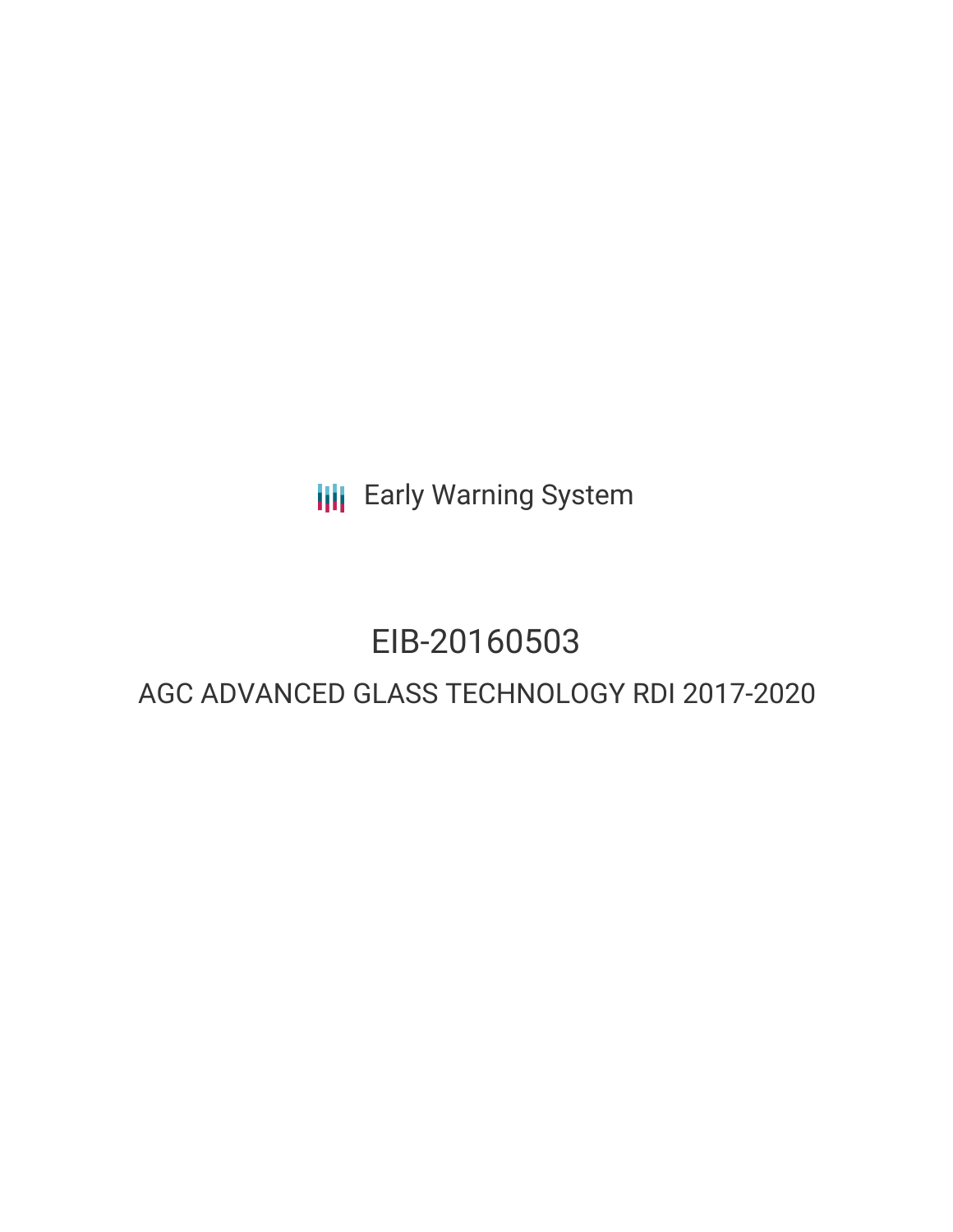

#### **Quick Facts**

朋

| <b>Countries</b>               | Belgium                        |
|--------------------------------|--------------------------------|
| <b>Financial Institutions</b>  | European Investment Bank (EIB) |
| <b>Status</b>                  | Proposed                       |
| <b>Bank Risk Rating</b>        | U                              |
| <b>Borrower</b>                | AGC GLASS EUROPE               |
| <b>Sectors</b>                 | Industry and Trade             |
| <b>Investment Amount (USD)</b> | \$79.90 million                |
| <b>Project Cost (USD)</b>      | \$165.30 million               |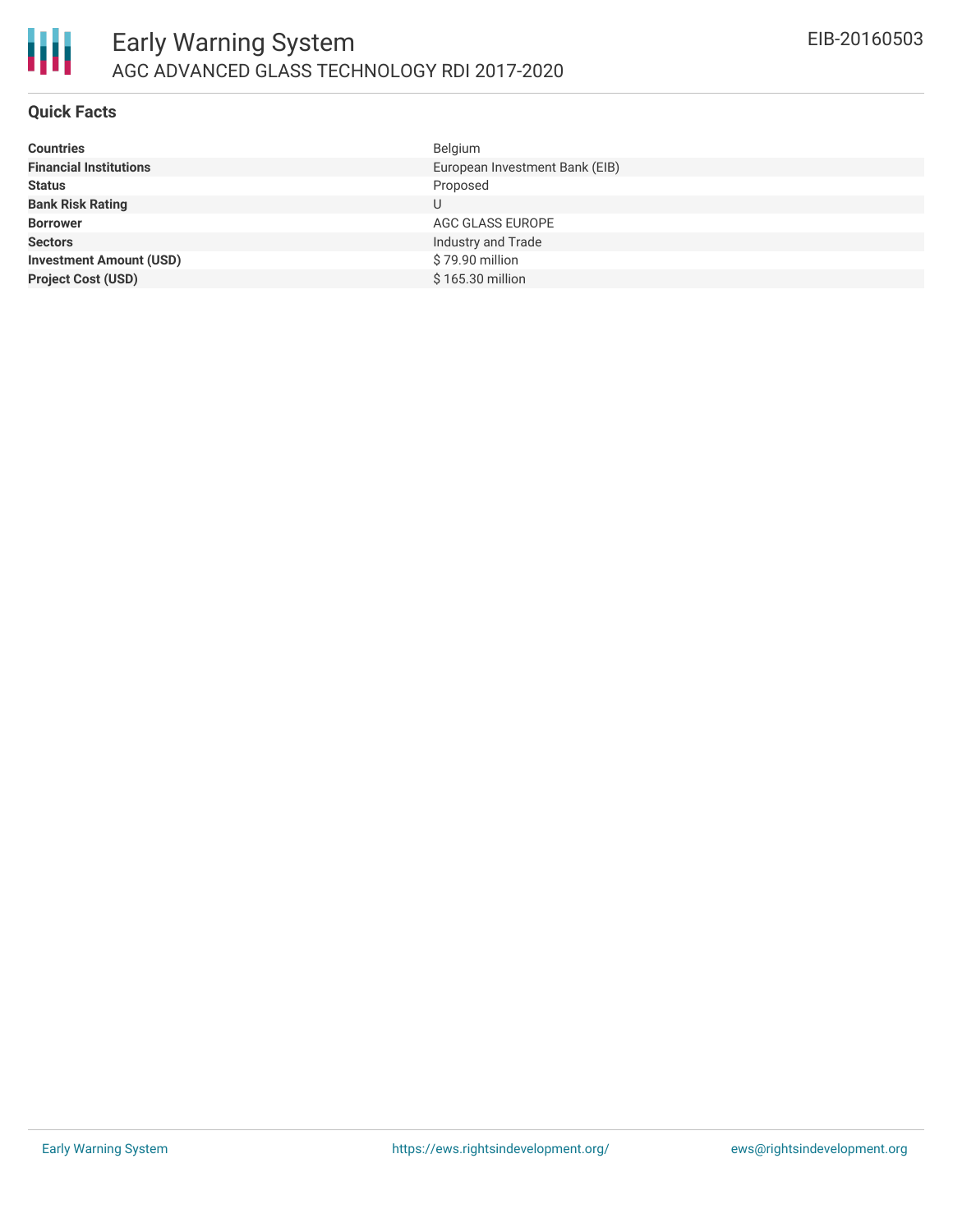

# **Project Description**

This project involves the financing of the Group's research, development and innovation (RDI) activities on glass processing and glass products for the period 2017-2020. The project will be carried out in the promoter's research and development centre in Belgium.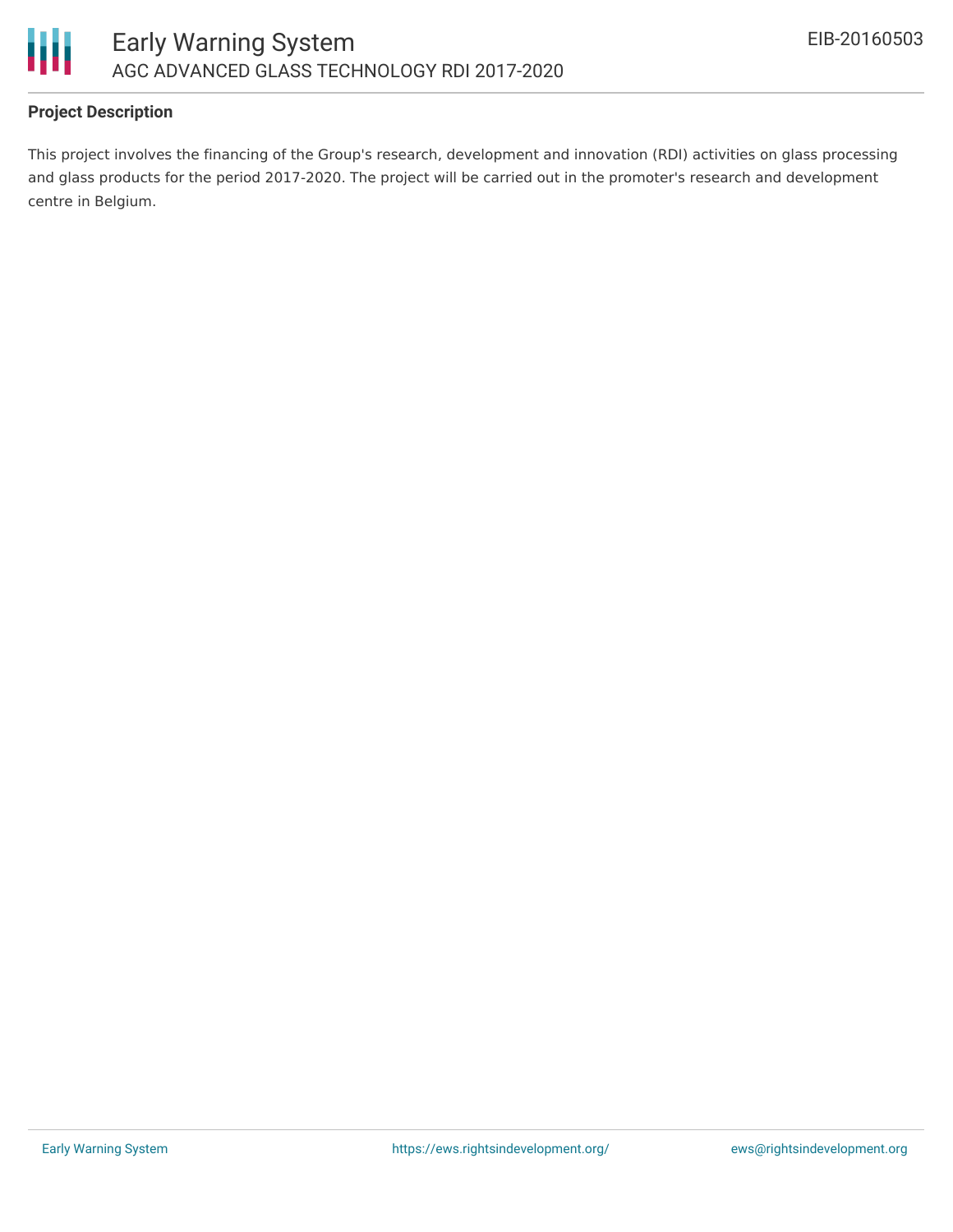

## **Investment Description**

European Investment Bank (EIB)